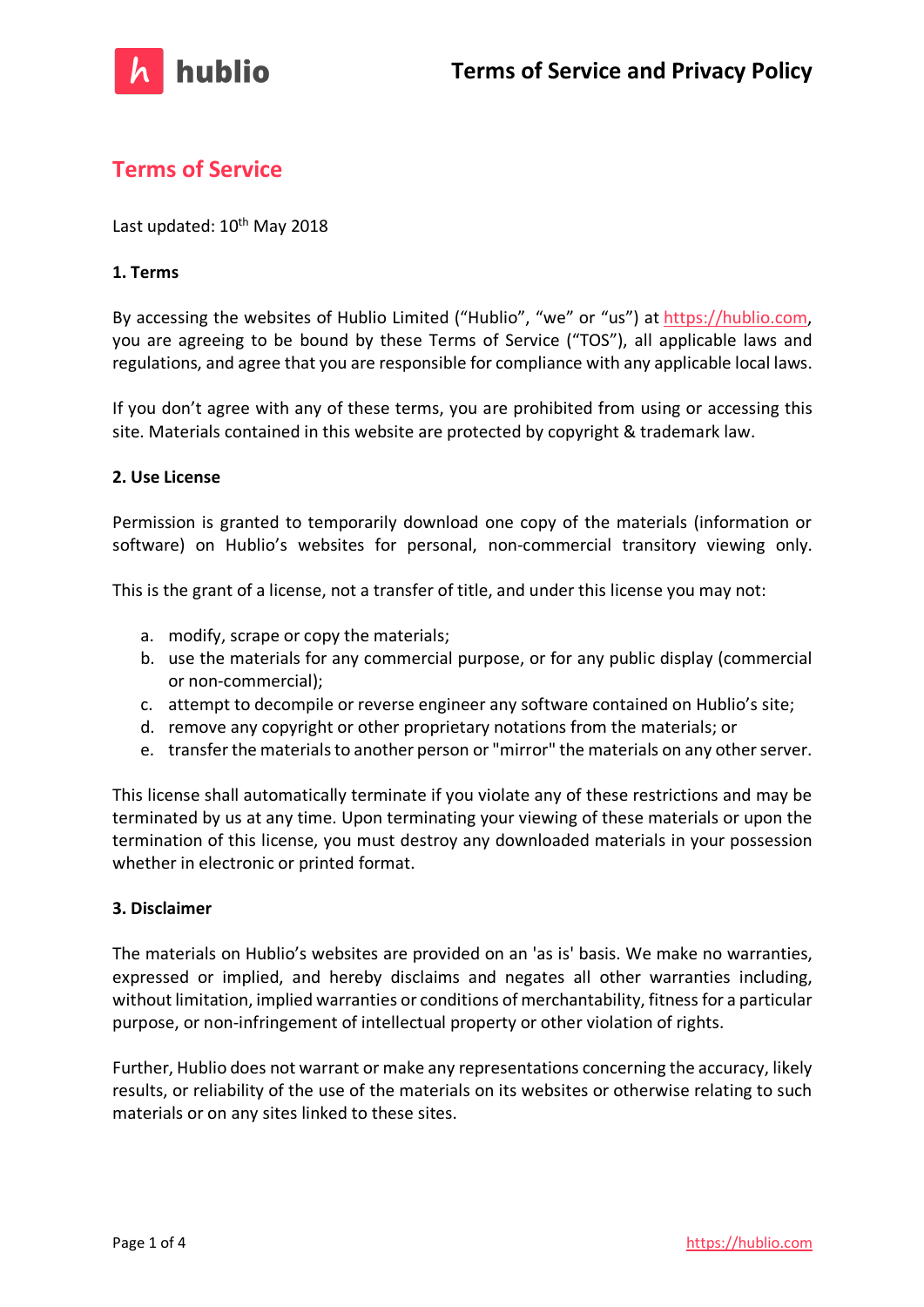

# **4. Limitations**

In no event shall Hublio or its suppliers be liable for any damages (including, without limitation, damages for loss of data or profit, or due to business interruption) arising out of the use or inability to use the materials on Hublio's websites, even if Hublio or a Hublio legally authorized representative has been notified orally or in writing of the possibility of such damage.

Because some jurisdictions do not allow limitations on implied warranties, or limitations of liability for consequential or incidental damages, these limitations may not apply to you.

#### **5. Accuracy of materials**

The materials appearing on Hublio's websites could include technical, typographical, or photographic errors. Hublio does not warrant that any of the materials on its websites are accurate, complete or current. Hublio may make changes to the materials contained on its websites at any time without notice. However, Hublio does not make any commitment to update the materials.

#### **6. Links**

Hublio has not reviewed all of the sites linked to its websites and is not responsible for the contents of any such linked site. The inclusion of any link does not imply endorsement by Hublio of the site. Use of any such linked website is at the user's own risk.

#### **7. Modifications**

Hublio may revise these Terms of Service for its websites at any time without notice. By using these sites, you agree to be bound by the then current version of these Terms of Service.

#### **8. Governing Law**

These terms and conditions are governed by and construed in accordance with the laws of Europe and you irrevocably submit to the exclusive jurisdiction of the courts in that location.

#### **9. Contact Us**

If you have any questions about these terms, please contact us on  $hello@hublio.com$ .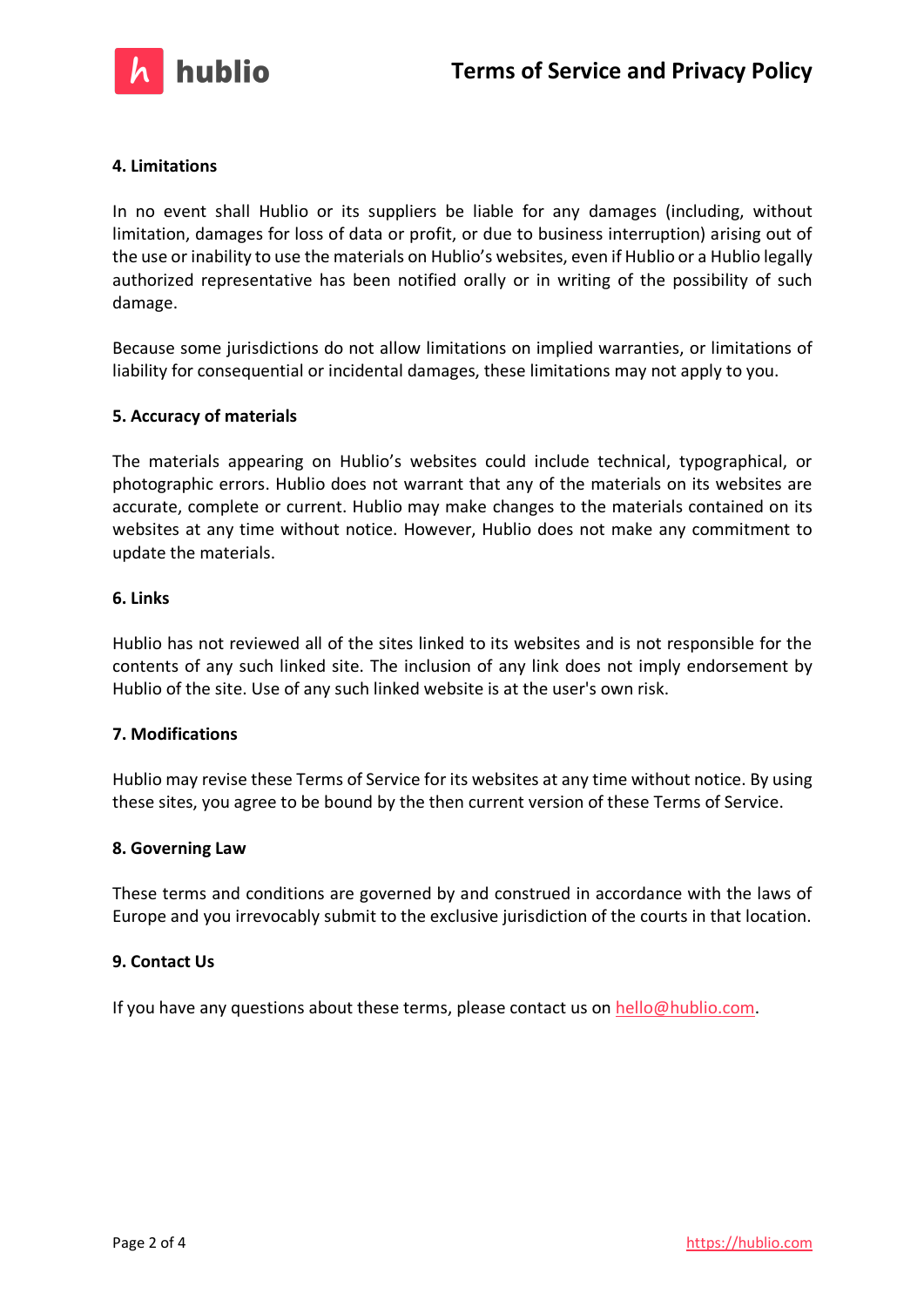

# **Privacy Policy**

Last updated: 10<sup>th</sup> May 2018

Your privacy is important to us. This page informs you of our policies regarding the collection, use and disclosure of personal information we receive from users of our websites.

# **1. Policy**

It is the policy of Hublio Limited ("Hublio", "we" or "us") to respect your privacy regarding any information we may collect while operating our web sites. Accordingly, we have developed this Privacy Policy in order for you to understand how we collect, use, communicate, disclose and otherwise make use of personal information. We have outlined our Privacy Policy below.

- a. We will collect personal information by lawful and fair means and, where appropriate or required by legislation, with the knowledge or consent of the individual concerned.
- b. Before or at the time of collecting personal information, we will identify the purposes for which information is being collected;
- c. We will collect and use personal information solely for fulfilling those purposes specified by us and for other ancillary purposes, unless we obtain the consent of the individual concerned or as required by law;
- d. Personal data should be relevant to the purposes for which it is to be used, and, to the extent necessary for those purposes, should be accurate, complete, and up-to-date;
- e. We will protect personal information by using reasonable security safeguards against loss or theft, as well as unauthorized access, disclosure, copying, use or modification.
- f. We will make readily available information about our policies and practices relating to the management of personal information;
- g. We will only retain personal information for as long as necessary for the fulfilment of those purposes;

# **2. Log Data**

Like many site operators, we collect information that your browser sends whenever you visit our site. This log data may include information such as your computer's Internet Protocol ("IP") address, browser type, browser version, the pages of our sites that you visit, the time and date of your visit, he time spent on those pages and other statistics.

In addition, we may use third party services such as Google Analytics or social media such as Facebook, Twitter and LinkedIn to collect, monitor and analyze and report on this logged data.